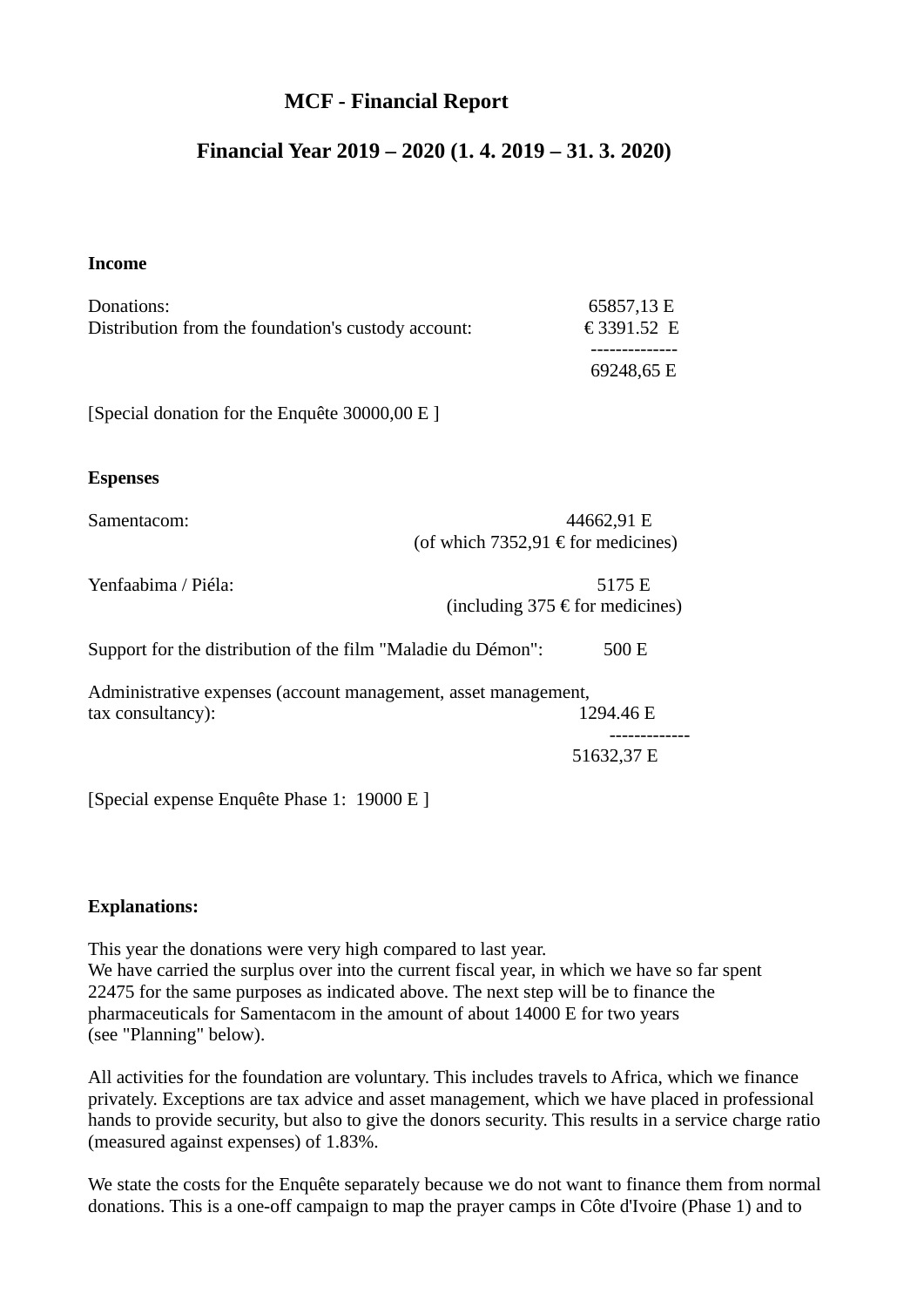investigate how many patients are there and what is happening to them on the ground (Phase 2, qualitative investigation of a representative selection of camps). We expect the results of Phase 1 in the next few weeks. After that phase 2 will be conceptualized. We may have to find a partner organisation because we do not want to exceed the 30 000 E

The study is important because it can for the first time provide an insight into the situation of numerous patients in the country (and beyond) and thus make these people visible both regionally and nationally. We hope that this will advance the socio-political and human rights discussion in the country and also internationally. This in turn is necessary so that the development of social psychiatry can be placed in public hands.

### **Our planning:**

1. We have made a commitment to Samentacom of 166 250 E for 5 years, without the cost of medicines. We would like to extend the project, but only to a limited extent, e.g. to 20 health centres distributed throughout the country (currently 9, although the size of the centres varies greatly). We want to support a model project, not psychiatric care in Côte d'Ivoire as a whole. For this reason, Samentacom constantly involves the public authorities and tries to raise awareness of mental and epileptic disorders.

2. In the next few weeks we will pay about 14000 E for medication for two years to Samentacom. We cooperate very well with "Medeor e. V." (www.medeor.de). The organisation procures the medicines at low prices, organises transport and even contributes to the costs.

The delivery of the anti-epileptic drugs is now handled by the Spanish foundation Recover (https://fundacionrecover.org/fundacion-recover-organiza-un-viaje-de-neurocooperacion/) (see also Samentacom's annual report).

From 2022 at the latest, our funding of the medicines for Samentacom should be phased out, at least that´s the plan. We have held numerous discussions with the National Pharmacy Agency (NPSP) , we supported the data collection of the drug demand, etc. In fact, up to 75% of the cost of the drugs can be covered by the patients\* and their families (they are very inexpensive). The problem is to put this money back into a medicine fund so that the next order is secured. In the future, the NPSP is to take over the supply directly.. We are trying to get state financing for the medicines that cannot be paid by the families. This would be a great success. Incidentally, MCF is accredited in Côte d'Ivoire as a consultative organisation of the state on the basis of a corresponding agreement. This also formally secures our activities there.

3. We will continue to be involved in Burkina Faso, to a much lesser extent than in Côte d'Ivoire We will continue to support Yenfaabima (www.yenfaabima.de) in Piéla by financing half a position of a psychiatric nurse and by contributing to the costs of medication with about  $1500 \text{ E}$  / year. We would like to support the centre more, but for a long time now there has been an application with the authorities, which should allow the centre a training function. This would enable the staff\* in the health centres to be trained and the work could be shifted to the health centres, expanded and become more decentralised and closer to the community. This approval is pending.

4. We will continue to finance only personnel costs, technical aids and medicines, no construction measures. All buildings are expensive, even in the long term in maintenance. Even if we consider in-patient treatment to be useful from time to time, we clearly focus on community-based care in the health centres, villages and families. This requires above all information campaigns about mental health and therapeutic possibilities,,ambulatory treatments. outreach work and supervision. Usually we want to work with the existing staff in the health centres, but sometimes jobs have to be created or expanded. This is especially true for "agents de santé", who establish and maintain the connection between the centres and the patients.The agents are locally networked, receive very short training and are supervised.